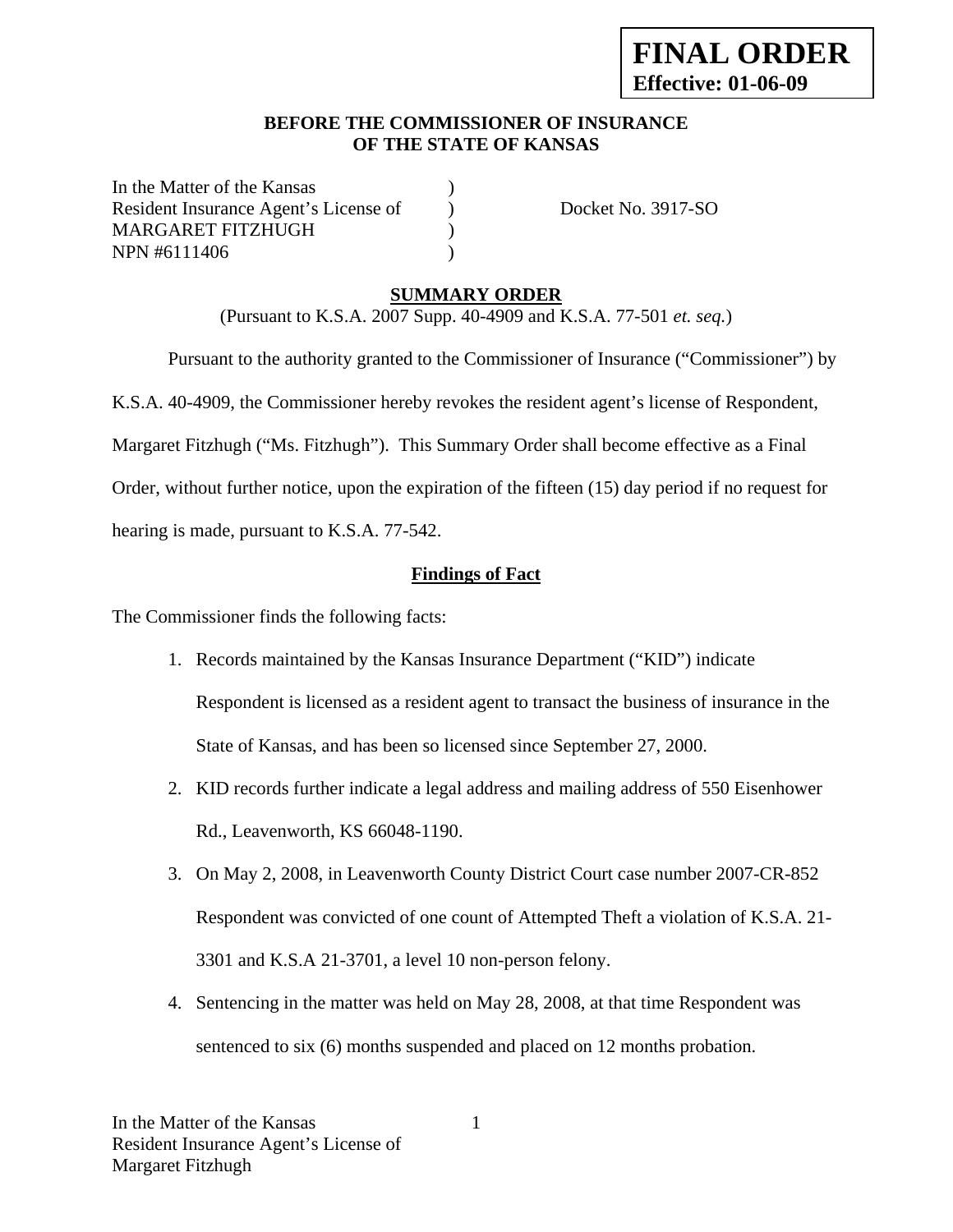5. As a part of Respondent's probation she were ordered to pay restitution in the amount of \$11,628.08, with payments of \$1050.00 a month to commence on June 28, 2008.

#### **Applicable Law**

- 6. K.S.A. 2006 Supp. 40-4909 states, in pertinent part:
	- (a) The commissioner may deny, suspend, revoke, or refuse renewal of any license issued under this act if the commissioner finds that the applicant or license holder has:
		- (2) Violated
			- (A) any provision of chapter 40 of the Kansas Statutes Annotated, and amendments thereto, or any rule or regulation promulgated thereunder;
		- (6) by having been convicted of a misdemeanor or felony.
		- (8) Used any fraudulent, coercive, or dishonest practice, or demonstrated any incompetence, untrustworthiness or financial irresponsibility in the conduct of business in this state or elsewhere.
	- (b) In addition, the commissioner may suspend, revoke or refuse renewal of any license issued under this act if the commissioner finds that the interests of the insurer or the insurable interests of the public are not properly served under such license.

### **Conclusions of Law**

- 7. The Commissioner has jurisdiction over Respondent as well as the subject matter of this proceeding, and such proceeding is held in the public interest.
- 8. The Commissioner finds that Respondent's conduct in having been found guilty

of attempted theft for the misuse of funds from a volunteer organization is a

violation of K.S.A. 2007 Supp. 40-4909(a)(6) and K.S.A. 2007 Supp. 40-

4909(a)(8).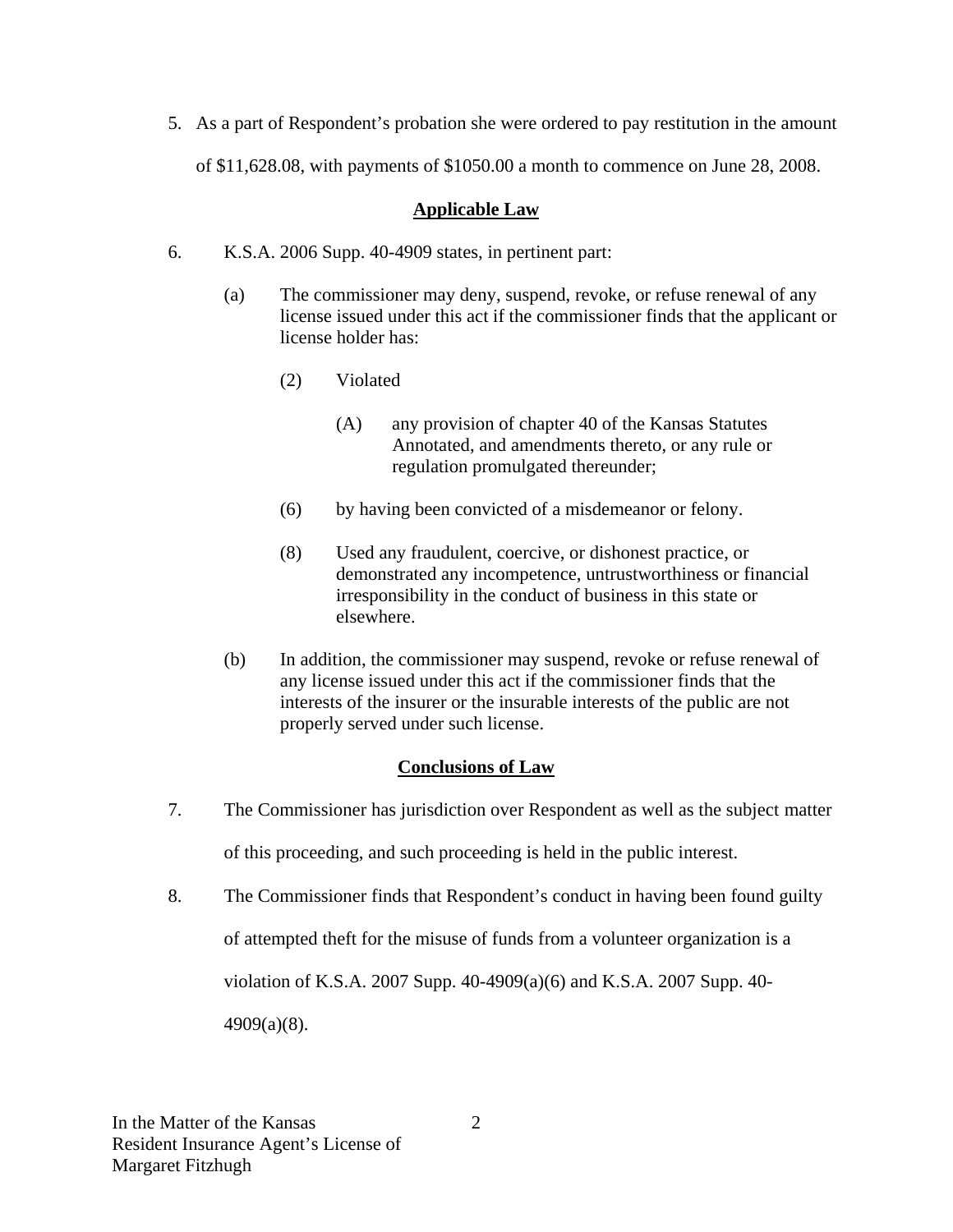- 9. The Commissioner finds, pursuant to K.S.A. 40-4909(b), that the insurable interests of the public are not properly served under Respondent's license.
- 10. Accordingly, the Commissioner concludes sufficient grounds exist for the revocation of the insurance agent's license of Margaret Fitzhugh pursuant to K.S.A. 2007 Supp. 40-4909(a) and (b).

### **IT IS THEREFORE ORDERED BY THE COMMISSIONER OF INSURANCE THAT:**

1. The Kansas Resident Insurance Agent's License of MARGARET FITZHUGH is

hereby **REVOKED** effective the effective date of this Order.

## 2. **IT IS FURTHER ORDERED** that MARGARET FITZHUGH shall **CEASE** and

**DESIST** from the sale, solicitation or negotiation of insurance and/or receiving compensation

deriving from the sale, solicitation or negotiation of insurance conducted after the effective date

of this Order.

# **NOTICE AND OPPORTUNITY FOR HEARING**

Margaret Fitzhugh, within fifteen (15) days of service of this Summary Order, may file with the Kansas Insurance Department a written request for hearing on this Summary Order, as provided by K.S.A. 77-542. In the event a hearing is requested, such request should be directed to:

> John W. Campbell, General Counsel Kansas Insurance Department 420 S.W.  $9^{th}$  Street Topeka, Kansas 66612

Any costs incurred as a result of conducting any administrative hearing shall be assessed against the agent/agency who is the subject of the hearing as provided by K.S.A. 40-4909(f). Costs shall include witness fees, mileage allowances, any costs associated with reproduction of documents which become part of the hearing record, and the expense of making a record of the hearing.

If a hearing is not requested, this Summary Order shall become effective as a Final Order, without further notice, upon the expiration of the fifteen (15) day period for requesting a hearing. The Final Order will constitute final agency action in the matter.